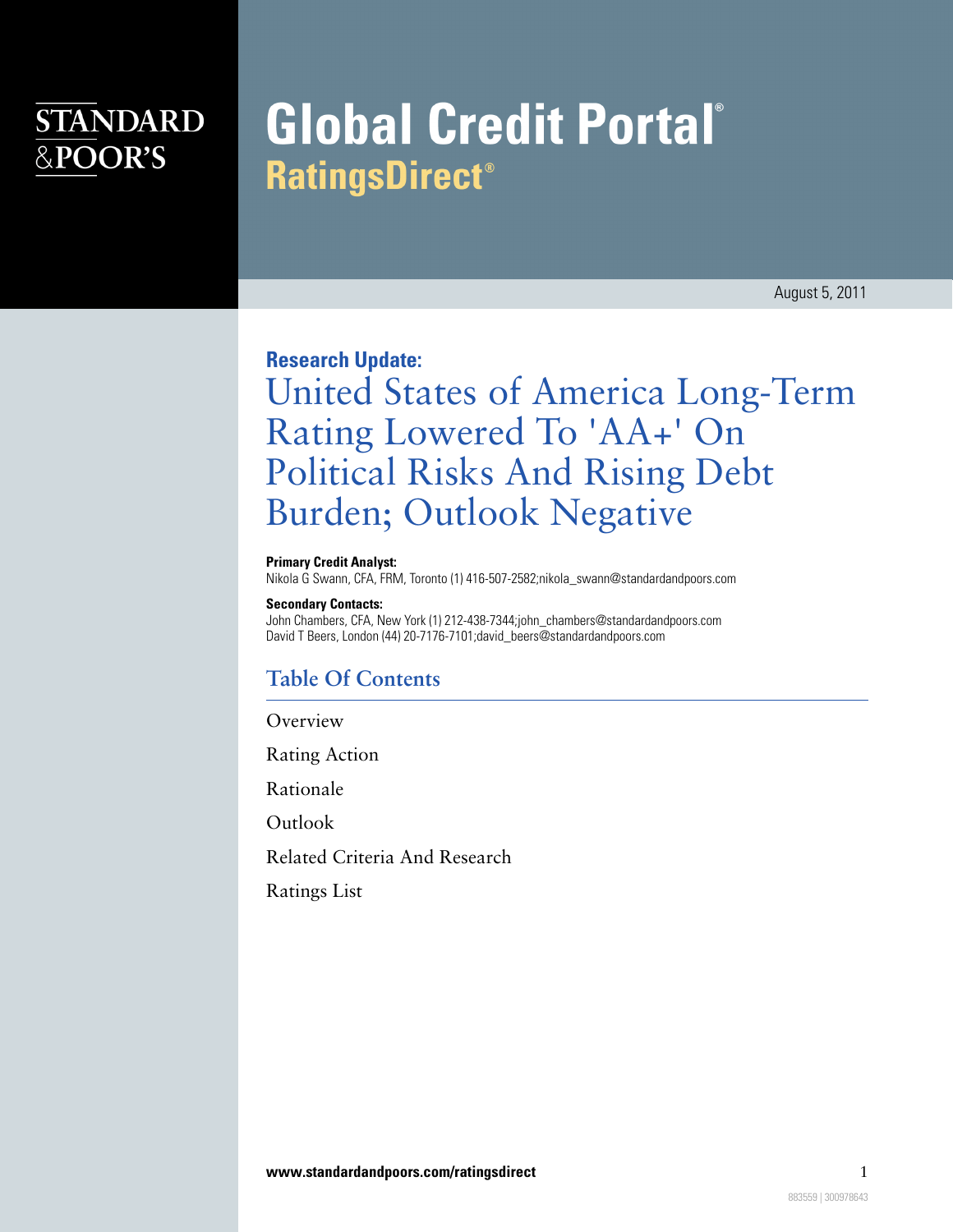### **Research Update:**

## United States of America Long-Term Rating Lowered To 'AA+' On Political Risks And Rising Debt Burden; Outlook Negative

### <span id="page-1-0"></span>**Overview**

- We have lowered our long-term sovereign credit rating on the United States of America to 'AA+' from 'AAA' and affirmed the 'A-1+' short-term rating.
- We have also removed both the short- and long-term ratings from CreditWatch negative.
- The downgrade reflects our opinion that the fiscal consolidation plan that Congress and the Administration recently agreed to falls short of what, in our view, would be necessary to stabilize the government's medium-term debt dynamics.
- More broadly, the downgrade reflects our view that the effectiveness, stability, and predictability of American policymaking and political institutions have weakened at a time of ongoing fiscal and economic challenges to a degree more than we envisioned when we assigned a negative outlook to the rating on April 18, 2011.
- Since then, we have changed our view of the difficulties in bridging the gulf between the political parties over fiscal policy, which makes us pessimistic about the capacity of Congress and the Administration to be able to leverage their agreement this week into a broader fiscal consolidation plan that stabilizes the government's debt dynamics any time soon.
- The outlook on the long-term rating is negative. We could lower the long-term rating to 'AA' within the next two years if we see that less reduction in spending than agreed to, higher interest rates, or new fiscal pressures during the period result in a higher general government debt trajectory than we currently assume in our base case.

#### <span id="page-1-1"></span>**Rating Action**

On Aug. 5, 2011, Standard & Poor's Ratings Services lowered its long-term sovereign credit rating on the United States of America to 'AA+' from 'AAA'. The outlook on the long-term rating is negative. At the same time, Standard & Poor's affirmed its 'A-1+' short-term rating on the U.S. In addition, Standard & Poor's removed both ratings from CreditWatch, where they were placed on July 14, 2011, with negative implications.

The transfer and convertibility (T&C) assessment of the U.S.--our assessment of the likelihood of official interference in the ability of U.S.-based public- and private-sector issuers to secure foreign exchange for debt service--remains 'AAA'.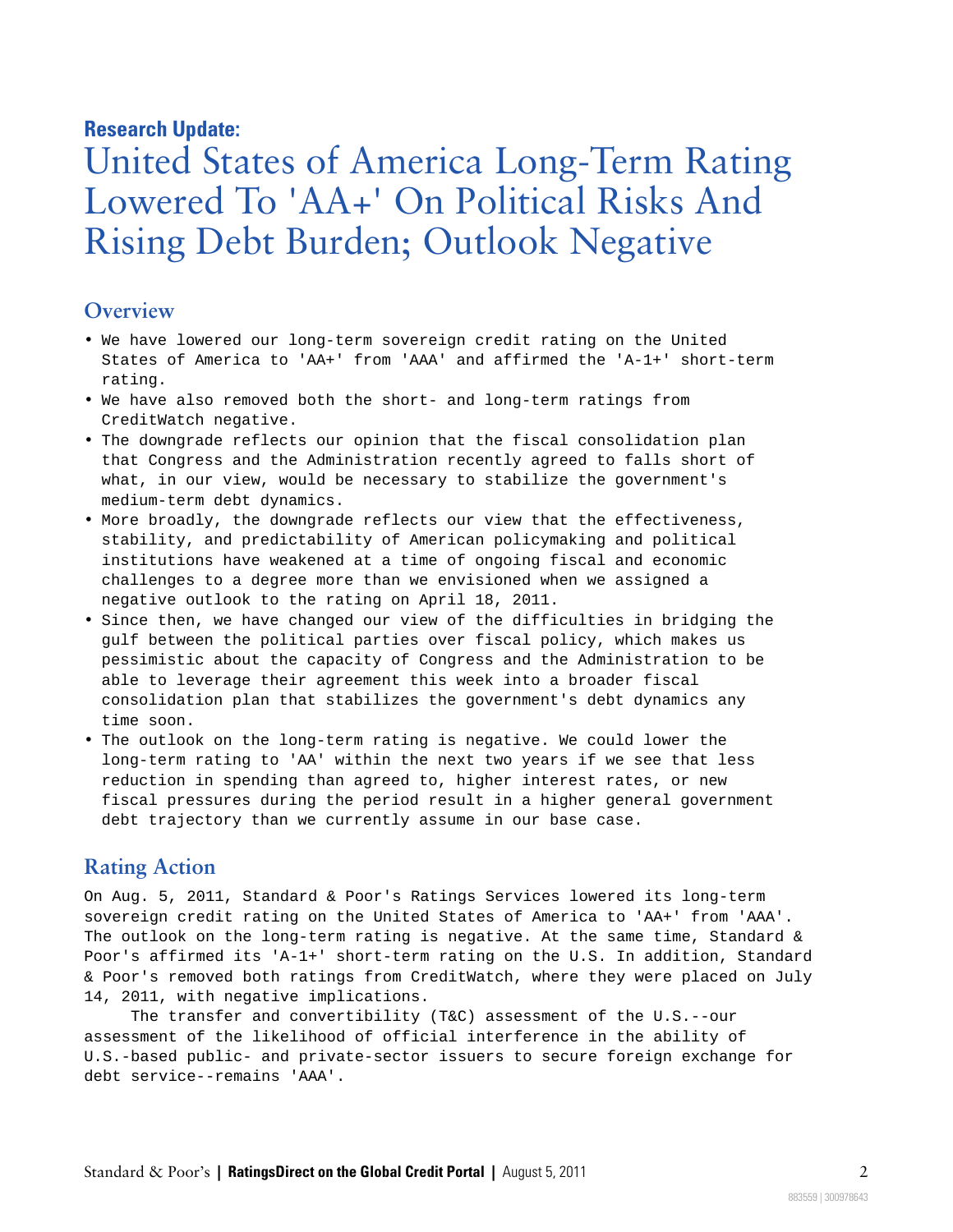### <span id="page-2-0"></span>**Rationale**

We lowered our long-term rating on the U.S. because we believe that the prolonged controversy over raising the statutory debt ceiling and the related fiscal policy debate indicate that further near-term progress containing the growth in public spending, especially on entitlements, or on reaching an agreement on raising revenues is less likely than we previously assumed and will remain a contentious and fitful process. We also believe that the fiscal consolidation plan that Congress and the Administration agreed to this week falls short of the amount that we believe is necessary to stabilize the general government debt burden by the middle of the decade.

Our lowering of the rating was prompted by our view on the rising public debt burden and our perception of greater policymaking uncertainty, consistent with our criteria (see "Sovereign Government Rating Methodology and Assumptions ," June 30, 2011, especially Paragraphs 36-41). Nevertheless, we view the U.S. federal government's other economic, external, and monetary credit attributes, which form the basis for the sovereign rating, as broadly unchanged.

We have taken the ratings off CreditWatch because the Aug. 2 passage of the Budget Control Act Amendment of 2011 has removed any perceived immediate threat of payment default posed by delays to raising the government's debt ceiling. In addition, we believe that the act provides sufficient clarity to allow us to evaluate the likely course of U.S. fiscal policy for the next few years.

The political brinksmanship of recent months highlights what we see as America's governance and policymaking becoming less stable, less effective, and less predictable than what we previously believed. The statutory debt ceiling and the threat of default have become political bargaining chips in the debate over fiscal policy. Despite this year's wide-ranging debate, in our view, the differences between political parties have proven to be extraordinarily difficult to bridge, and, as we see it, the resulting agreement fell well short of the comprehensive fiscal consolidation program that some proponents had envisaged until quite recently. Republicans and Democrats have only been able to agree to relatively modest savings on discretionary spending while delegating to the Select Committee decisions on more comprehensive measures. It appears that for now, new revenues have dropped down on the menu of policy options. In addition, the plan envisions only minor policy changes on Medicare and little change in other entitlements, the containment of which we and most other independent observers regard as key to long-term fiscal sustainability.

Our opinion is that elected officials remain wary of tackling the structural issues required to effectively address the rising U.S. public debt burden in a manner consistent with a 'AAA' rating and with 'AAA' rated sovereign peers (see Sovereign Government Rating Methodology and Assumptions," June 30, 2011, especially Paragraphs 36-41). In our view, the difficulty in framing a consensus on fiscal policy weakens the government's ability to manage public finances and diverts attention from the debate over how to achieve more balanced and dynamic economic growth in an era of fiscal stringency and private-sector deleveraging (ibid). A new political consensus might (or might not) emerge after the 2012 elections, but we believe that by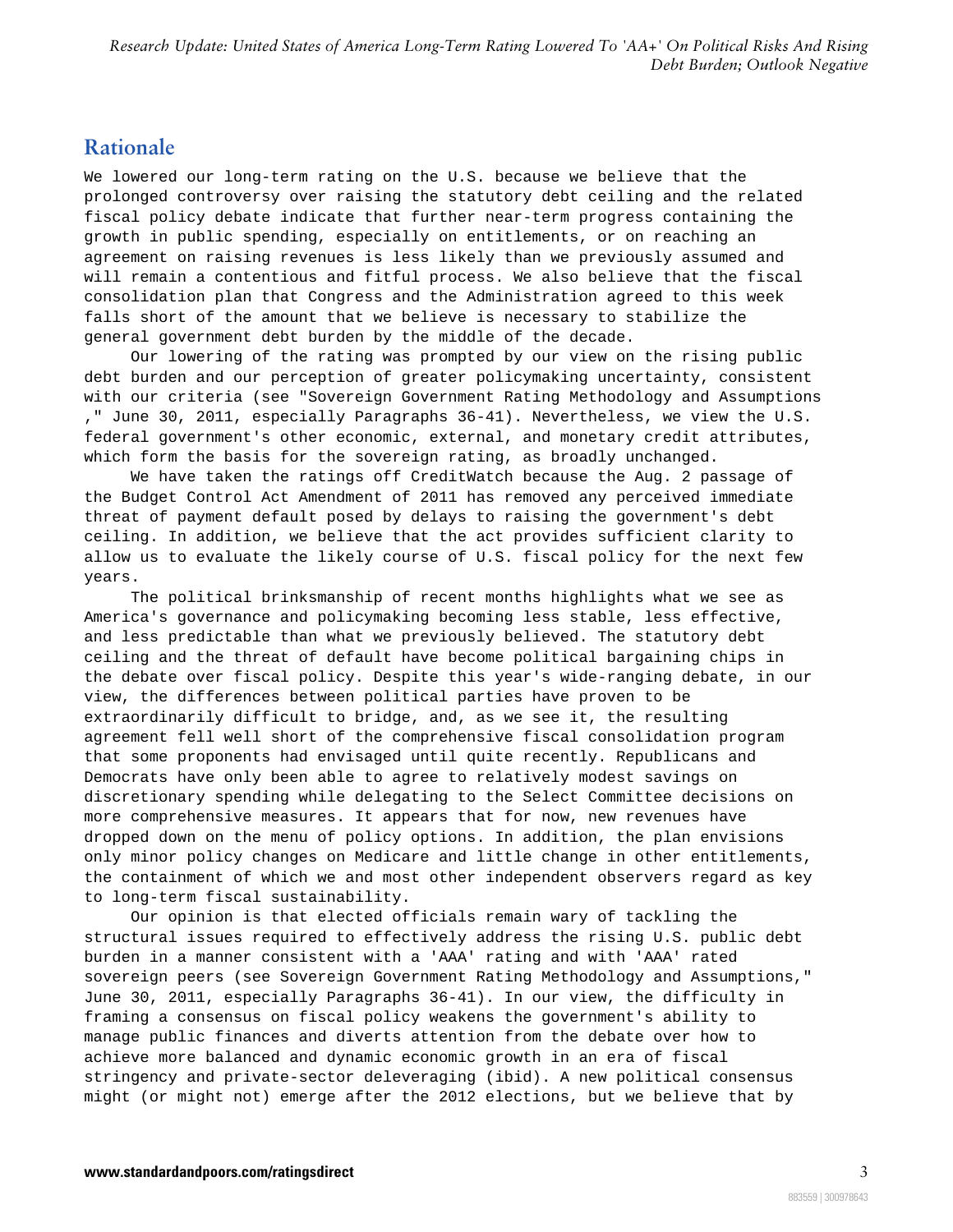then, the government debt burden will likely be higher, the needed medium-term fiscal adjustment potentially greater, and the inflection point on the U.S. population's demographics and other age-related spending drivers closer at hand (see "Global Aging 2011: In The U.S., Going Gray Will Likely Cost Even More Green, Now," June 21, 2011).

Standard & Poor's takes no position on the mix of spending and revenue measures that Congress and the Administration might conclude is appropriate for putting the U.S.'s finances on a sustainable footing.

The act calls for as much as \$2.4 trillion of reductions in expenditure growth over the 10 years through 2021. These cuts will be implemented in two steps: the \$917 billion agreed to initially, followed by an additional \$1.5 trillion that the newly formed Congressional Joint Select Committee on Deficit Reduction is supposed to recommend by November 2011. The act contains no measures to raise taxes or otherwise enhance revenues, though the committee could recommend them.

The act further provides that if Congress does not enact the committee's recommendations, cuts of \$1.2 trillion will be implemented over the same time period. The reductions would mainly affect outlays for civilian discretionary spending, defense, and Medicare. We understand that this fall-back mechanism is designed to encourage Congress to embrace a more balanced mix of expenditure savings, as the committee might recommend.

We note that in a letter to Congress on Aug. 1, 2011, the Congressional Budget Office (CBO) estimated total budgetary savings under the act to be at least \$2.1 trillion over the next 10 years relative to its baseline assumptions. In updating our own fiscal projections, with certain modifications outlined below, we have relied on the CBO's latest "Alternate Fiscal Scenario" of June 2011, updated to include the CBO assumptions contained in its Aug. 1 letter to Congress. In general, the CBO's "Alternate Fiscal Scenario" assumes a continuation of recent Congressional action overriding existing law.

We view the act's measures as a step toward fiscal consolidation. However, this is within the framework of a legislative mechanism that leaves open the details of what is finally agreed to until the end of 2011, and Congress and the Administration could modify any agreement in the future. Even assuming that at least \$2.1 trillion of the spending reductions the act envisages are implemented, we maintain our view that the U.S. net general government debt burden (all levels of government combined, excluding liquid financial assets) will likely continue to grow. Under our revised base case fiscal scenario--which we consider to be consistent with a 'AA+' long-term rating and a negative outlook--we now project that net general government debt would rise from an estimated 74% of GDP by the end of 2011 to 79% in 2015 and 85% by 2021. Even the projected 2015 ratio of sovereign indebtedness is high in relation to those of peer credits and, as noted, would continue to rise under the act's revised policy settings.

Compared with previous projections, our revised base case scenario now assumes that the 2001 and 2003 tax cuts, due to expire by the end of 2012, remain in place. We have changed our assumption on this because the majority of Republicans in Congress continue to resist any measure that would raise revenues, a position we believe Congress reinforced by passing the act. Key macroeconomic assumptions in the base case scenario include trend real GDP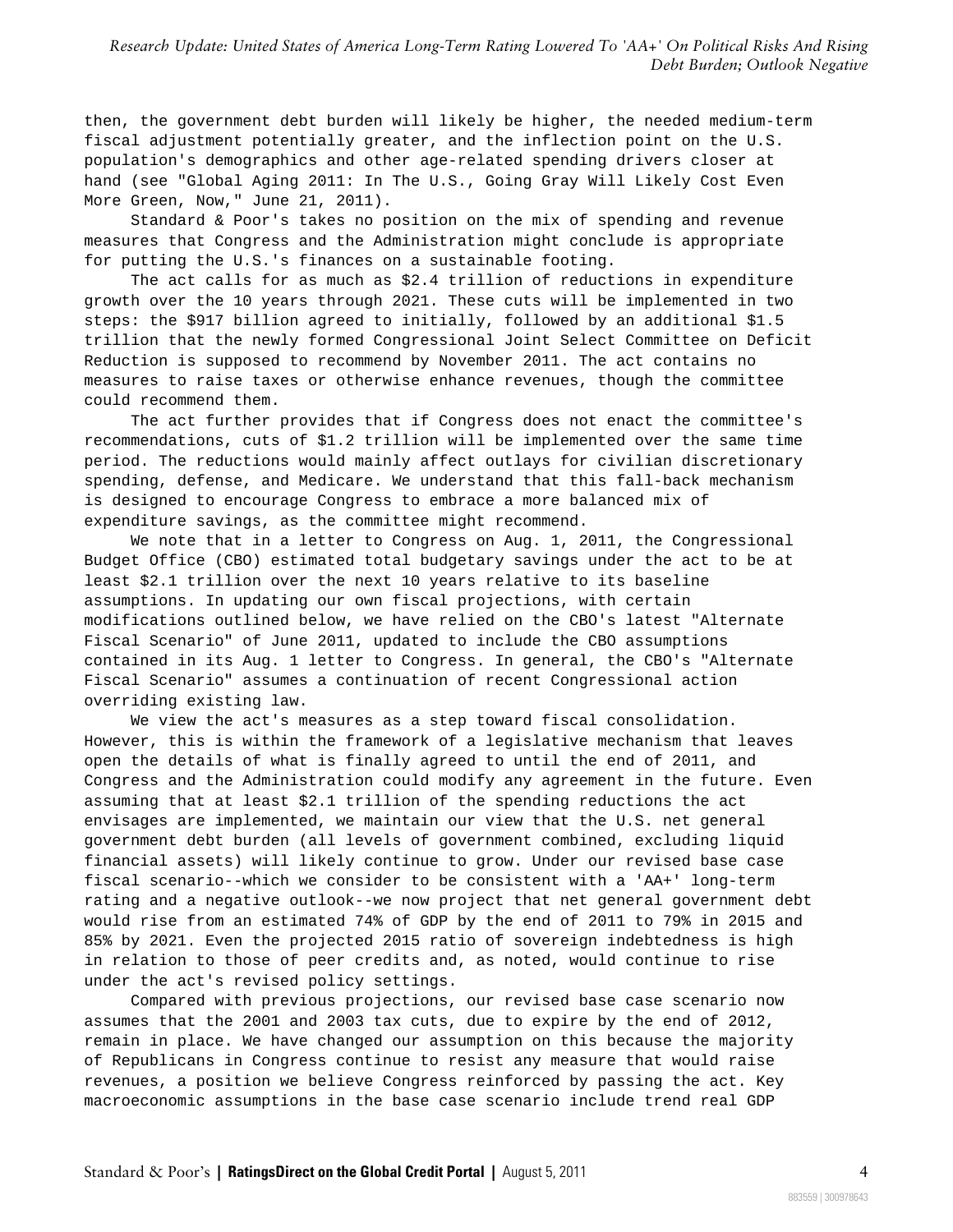*Research Update: United States of America Long-Term Rating Lowered To 'AA+' On Political Risks And Rising Debt Burden; Outlook Negative*

growth of 3% and consumer price inflation near 2% annually over the decade.

Our revised upside scenario--which, other things being equal, we view as consistent with the outlook on the 'AA+' long-term rating being revised to stable--retains these same macroeconomic assumptions. In addition, it incorporates \$950 billion of new revenues on the assumption that the 2001 and 2003 tax cuts for high earners lapse from 2013 onwards, as the Administration is advocating. In this scenario, we project that the net general government debt would rise from an estimated 74% of GDP by the end of 2011 to 77% in 2015 and to 78% by 2021.

Our revised downside scenario--which, other things being equal, we view as being consistent with a possible further downgrade to a 'AA' long-term rating--features less-favorable macroeconomic assumptions, as outlined below and also assumes that the second round of spending cuts (at least \$1.2 trillion) that the act calls for does not occur. This scenario also assumes somewhat higher nominal interest rates for U.S. Treasuries. We still believe that the role of the U.S. dollar as the key reserve currency confers a government funding advantage, one that could change only slowly over time, and that Fed policy might lean toward continued loose monetary policy at a time of fiscal tightening. Nonetheless, it is possible that interest rates could rise if investors re-price relative risks. As a result, our alternate scenario factors in a 50 basis point (bp)-75 bp rise in 10-year bond yields relative to the base and upside cases from 2013 onwards. In this scenario, we project the net public debt burden would rise from 74% of GDP in 2011 to 90% in 2015 and to 101% by 2021.

Our revised scenarios also take into account the significant negative revisions to historical GDP data that the Bureau of Economic Analysis announced on July 29. From our perspective, the effect of these revisions underscores two related points when evaluating the likely debt trajectory of the U.S. government. First, the revisions show that the recent recession was deeper than previously assumed, so the GDP this year is lower than previously thought in both nominal and real terms. Consequently, the debt burden is slightly higher. Second, the revised data highlight the sub-par path of the current economic recovery when compared with rebounds following previous post-war recessions. We believe the sluggish pace of the current economic recovery could be consistent with the experiences of countries that have had financial crises in which the slow process of debt deleveraging in the private sector leads to a persistent drag on demand. As a result, our downside case scenario assumes relatively modest real trend GDP growth of 2.5% and inflation of near 1.5% annually going forward.

When comparing the U.S. to sovereigns with 'AAA' long-term ratings that we view as relevant peers--Canada, France, Germany, and the U.K.--we also observe, based on our base case scenarios for each, that the trajectory of the U.S.'s net public debt is diverging from the others. Including the U.S., we estimate that these five sovereigns will have net general government debt to GDP ratios this year ranging from 34% (Canada) to 80% (the U.K.), with the U.S. debt burden at 74%. By 2015, we project that their net public debt to GDP ratios will range between 30% (lowest, Canada) and 83% (highest, France), with the U.S. debt burden at 79%. However, in contrast with the U.S., we project that the net public debt burdens of these other sovereigns will begin to decline, either before or by 2015.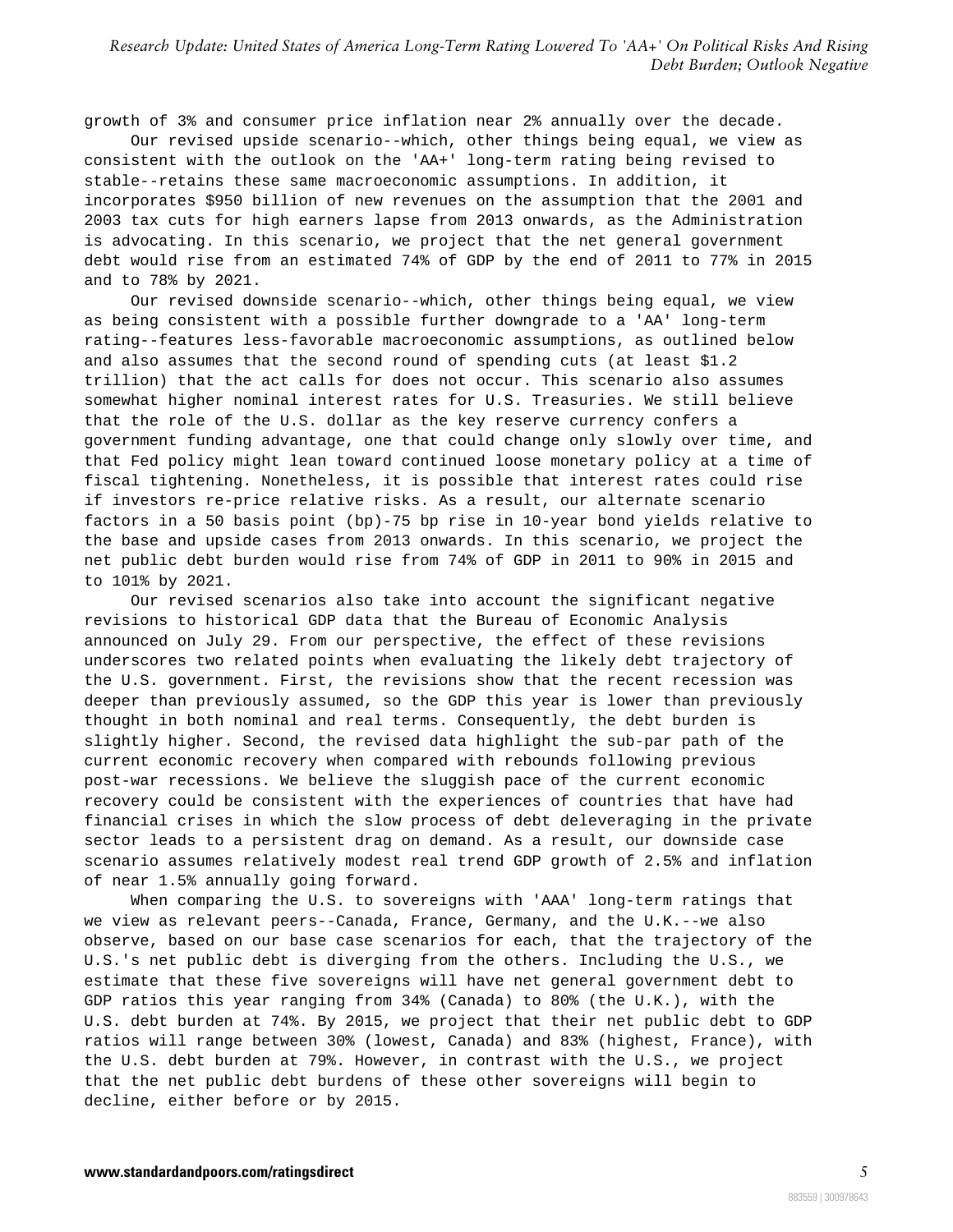Standard & Poor's transfer T&C assessment of the U.S. remains 'AAA'. Our T&C assessment reflects our view of the likelihood of the sovereign restricting other public and private issuers' access to foreign exchange needed to meet debt service. Although in our view the credit standing of the U.S. government has deteriorated modestly, we see little indication that official interference of this kind is entering onto the policy agenda of either Congress or the Administration. Consequently, we continue to view this risk as being highly remote.

### <span id="page-5-0"></span>**Outlook**

The outlook on the long-term rating is negative. As our downside alternate fiscal scenario illustrates, a higher public debt trajectory than we currently assume could lead us to lower the long-term rating again. On the other hand, as our upside scenario highlights, if the recommendations of the Congressional Joint Select Committee on Deficit Reduction--independently or coupled with other initiatives, such as the lapsing of the 2001 and 2003 tax cuts for high earners--lead to fiscal consolidation measures beyond the minimum mandated, and we believe they are likely to slow the deterioration of the government's debt dynamics, the long-term rating could stabilize at 'AA+'.

On Monday, we will issue separate releases concerning affected ratings in the funds, government-related entities, financial institutions, insurance, public finance, and structured finance sectors.

### <span id="page-5-1"></span>**Related Criteria And Research**

- United States of America 'AAA/A-1+' Ratings Placed On CreditWatch Negative On Rising Risk Of Policy Stalemate, July 14, 2011
- U.S. Weekly Financial Notes: Soft Patch Or Quicksand?, Aug. 5, 2011
- Sovereign Government Rating Methodology And Assumptions, June 30, 2011
- 2011 Midyear Credit Outlook: Unresolved Economic And Regulatory Issues Loom Large, June 22, 2011
- Global Aging 2011: In The U.S., Going Gray Will Likely Cost Even More Green, Now, June 21, 2011
- United States of America 'AAA/A-1+' Rating Affirmed; Outlook Revised To Negative, April 18, 2011
- Fiscal Challenges Weighing On The 'AAA' Sovereign Credit Rating On The Government Of The United States, April 18, 2011
- A Closer Look At The Revision Of The Outlook On The U.S. Government Rating , April 18, 2011
- Banking Industry Country Risk Assessments, March 8, 2011
- Behind The Political Brinkmanship Of Raising The U.S. Debt Ceiling, Jan. 18, 2011
- U.S. Government Cost To Resolve And Relaunch Fannie Mae And Freddie Mac Could Approach \$700 Billion, Nov. 4, 2010
- Global Aging 2010: In The U.S., Going Gray Will Cost A Lot More Green, Oct. 25, 2010,
- Après Le Déluge, The U.S. Dollar Remains The Key International Currency," March 10, 2010
- Banking Industry Country Risk Assessment: United States of America, Feb.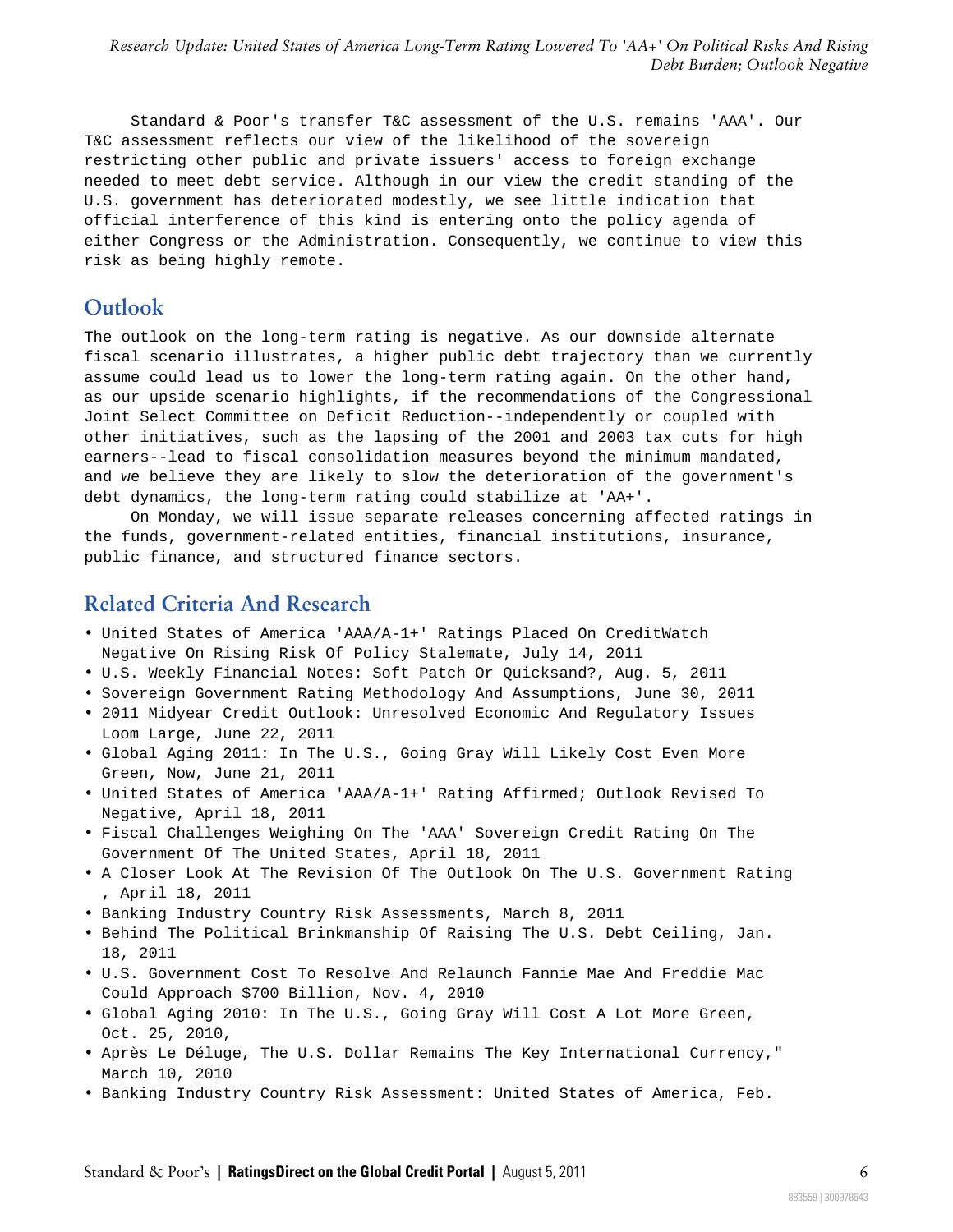<span id="page-6-0"></span>1, 2010

### **Ratings List**

Rating Lowered To From United States of America (Unsolicited Ratings) Federal Reserve System (Unsolicited Ratings) Federal Reserve Bank of New York (Unsolicited Ratings) Sovereign Credit Rating AA+/Negative/A-1+ AAA/Watch Neg/A-1+

This unsolicited rating(s) was initiated by Standard & Poor's. It may be based solely on publicly available information and may or may not involve the participation of the issuer. Standard & Poor's has used information from sources believed to be reliable based on standards established in our Credit Ratings Information and Data Policy but does not guarantee the accuracy, adequacy, or completeness of any information used.

Complete ratings information is available to subscribers of RatingsDirect on the Global Credit Portal at www.globalcreditportal.com. All ratings affected by this rating action can be found on Standard & Poor's public Web site at www.standardandpoors.com. Use the Ratings search box located in the left column.